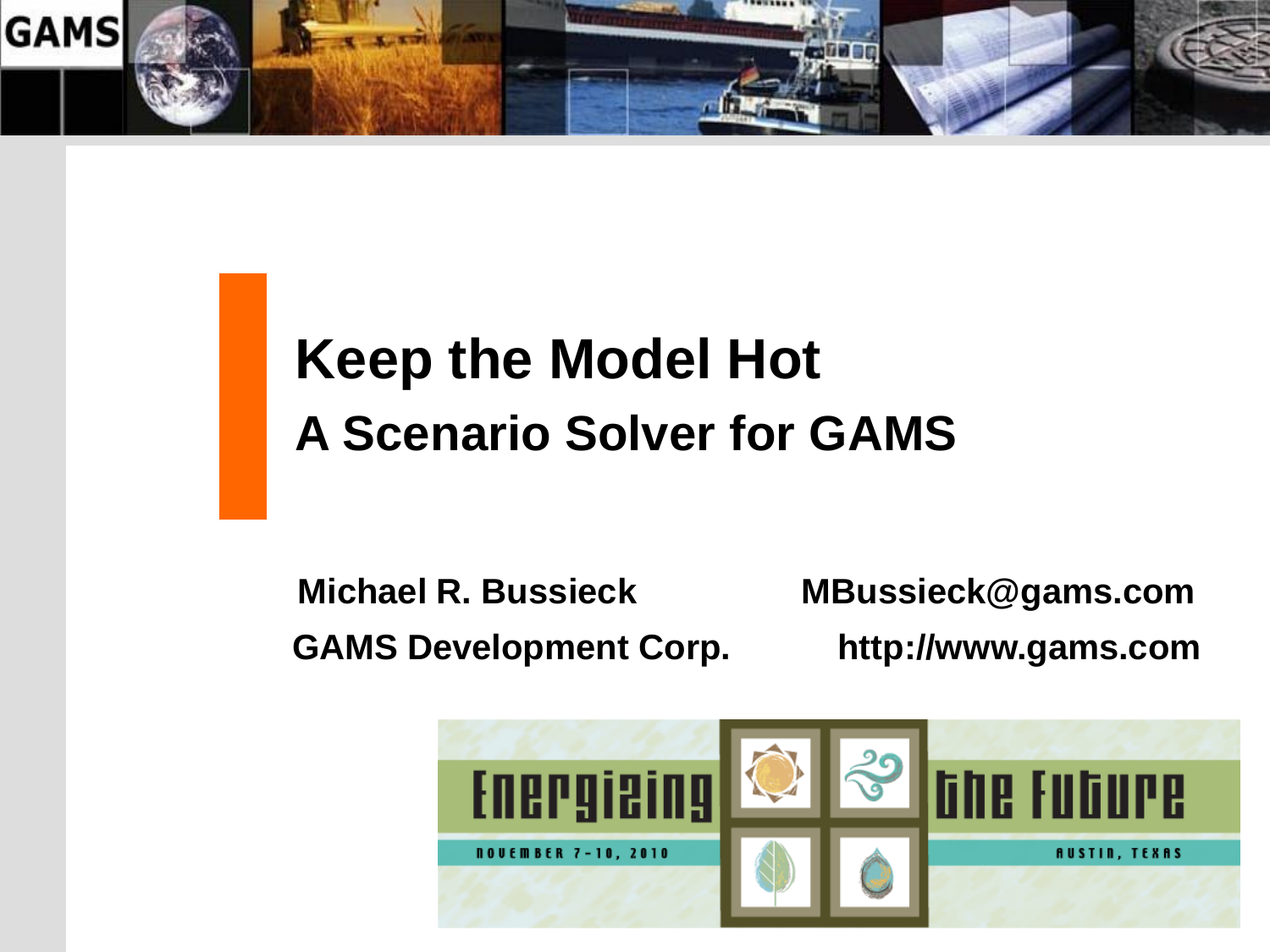

#### **GAMS at a Glance**



**G**eneral **A**lgebraic **M**odeling **S**ystem: Algebraic Modeling Language, Integrated Solver, Model Libraries, Connectivity- & Productivity Tools Design Principles:

- **Balanced mix of declarative and procedural elements**
- Open architecture and interfaces to other systems
- Different layers with separation of:
	- model and data
	- model and solution methods
	- model and operating system
	- model and interface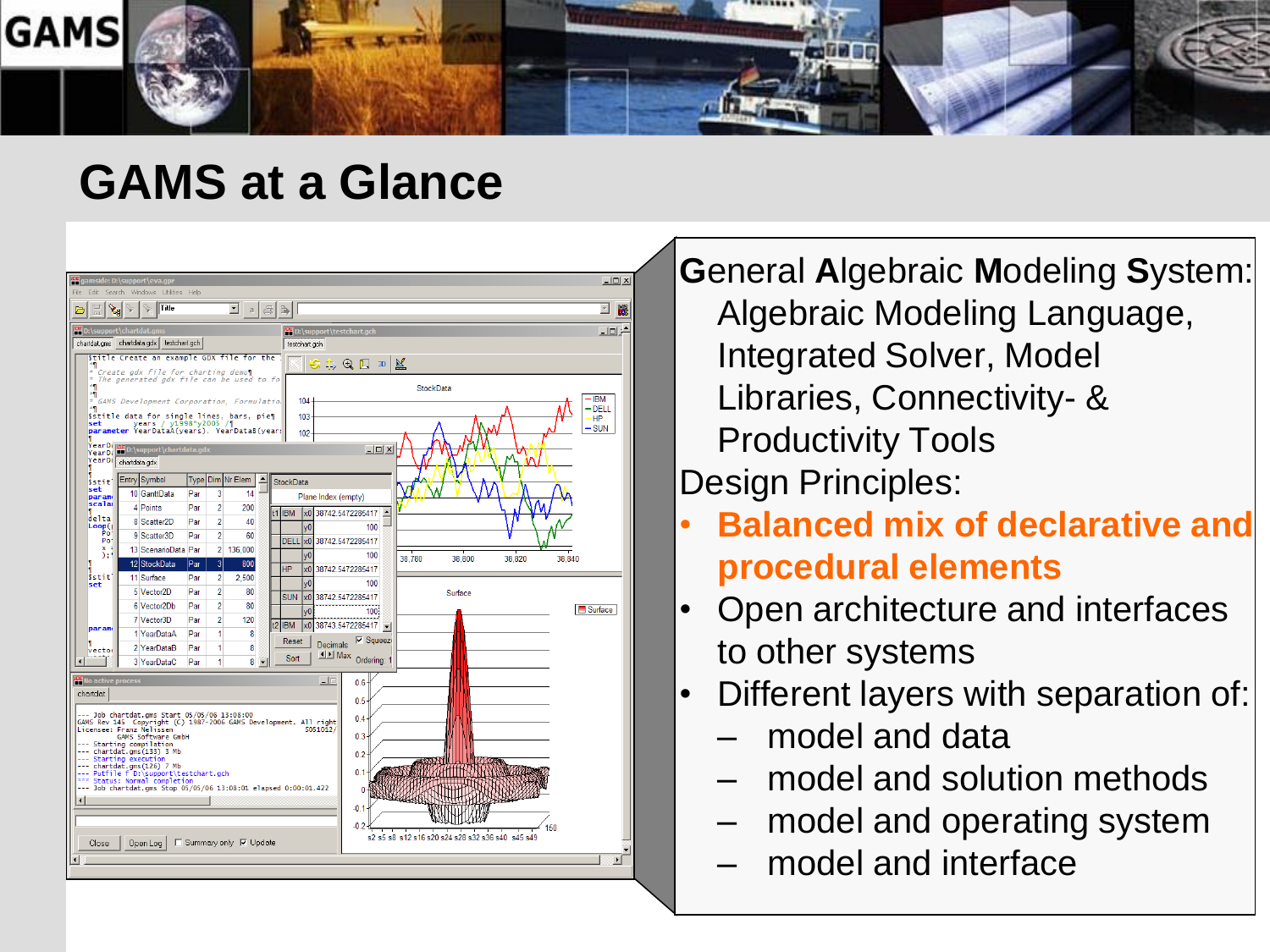

# **Outline**

- Prelude
- GAMS Execution System
- Scenario Solver
- GMO + Python & Co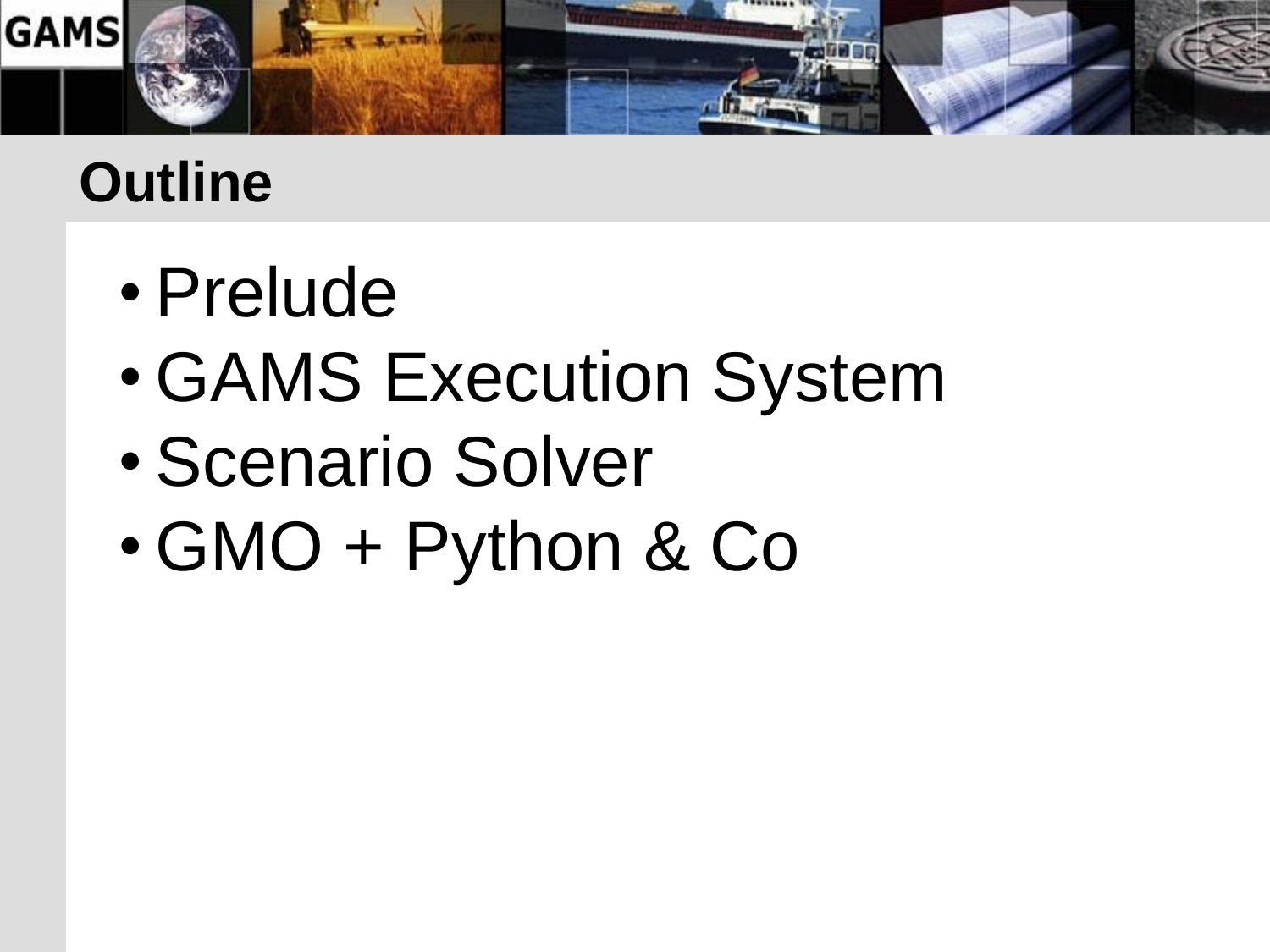

## **Calling GAMS from your Application**



**Creating Input for GAMS Model** → Data handling using **GDX** API

#### **Callout to GAMS**

**→ GAMS option settings using Option API**  $\rightarrow$  Starting GAMS using **GAMS** API

#### **Reading Solution from GAMS Model** → Data handling using **GDX** API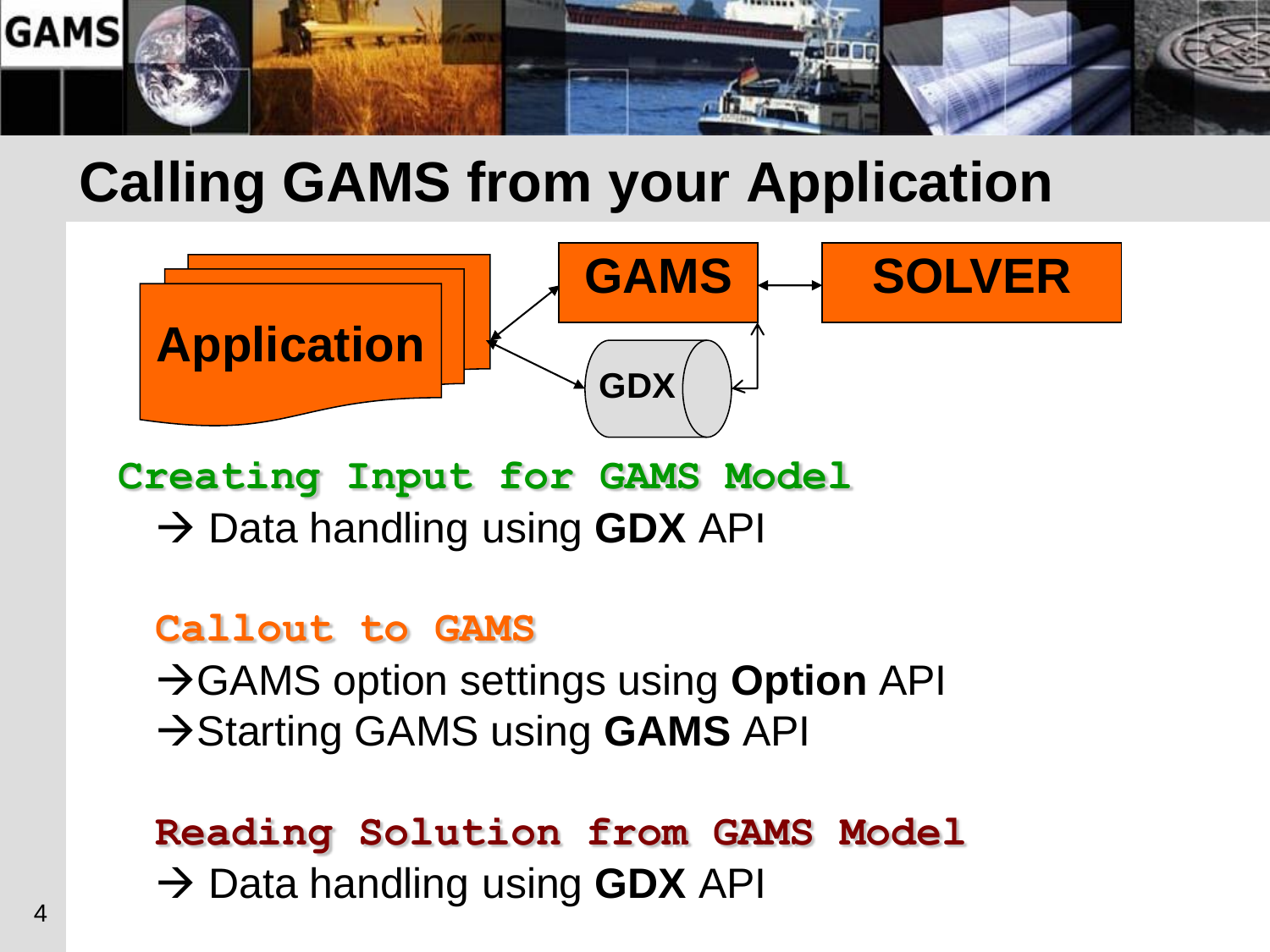

#### **Automated Generation of APIs**

#### 'The GAMS Wrapper'

- API is defined using the GAMS language
- A tool written in GAMS is used to regenerate APIs for all languages
- Executed on request and nightly

|                                                            | IDE File Edit Search Windows Utilities Model Libraries Help                                                           |                                           |
|------------------------------------------------------------|-----------------------------------------------------------------------------------------------------------------------|-------------------------------------------|
| 周<br>$\mathbf{V}_\text{eff}$                               | $\sim$ mkcop<br>$\n  6\n$<br>$\mathbf{v}$<br>$\left\{ \cdot \right\}$                                                 | $\blacktriangledown$                      |
| gmoapi.gms                                                 |                                                                                                                       |                                           |
|                                                            |                                                                                                                       |                                           |
| cmoNodelTvpe                                               | * Properties reading/writing data that originally came from control vectors<br>.int. ( r.getHodelType<br>.v.modeltvpe | Model Type                                |
| cano II                                                    | .GetRows<br>Hint.                                                                                                     | Number of equations                       |
| cmoN                                                       | . <b>GetC</b><br>$int.$ $r$                                                                                           | Number of variables                       |
| cmoScaleOpt                                                | (int, (tr, w).ScaleOpt                                                                                                | Scaling Flag                              |
| cmoSense                                                   | .int. ( r.direction<br>.v.setObiSense                                                                                 | Direction of optimization                 |
| cmoObiVar                                                  | .GetObiVar .w.SetObiVar<br>(int, (r                                                                                   | Objective variable index                  |
| cmoOptFile                                                 | . $int.$ $(fr, w)$ . $OptFile$                                                                                        | Ontfile Number                            |
| cmoPriorOpt                                                | $(int.((r, w).$ prioropt                                                                                              | Priority Flag                             |
| cmoNLConst                                                 | (int.((r, w).niconst                                                                                                  | length of NL constant pool                |
| cmoNZ                                                      | .GetNonZeros.w.NZ<br>$\int$ int, $\int$ r                                                                             | Number of non zeros in contraints         |
| cmoNLN2                                                    | .GetNLNonZeros<br>$int.$ $r$                                                                                          | Number on nonlinear non zeros in constrai |
| cmoNLN                                                     | .GetNLRows<br>$int.$ $r$                                                                                              | Number of nonlinear rows                  |
| cmoNLN                                                     | .GetNLCols<br>$int.$ $r$                                                                                              | Number of nonlinear columns               |
| gmoObjRow                                                  | .GetObiRow<br>$int.$ $r$                                                                                              | Objective row index                       |
|                                                            | cmoDictionary .int. ((r.w). Dictionary                                                                                | Dictionary file written                   |
| cmoHaveBasis                                               | .int. ((r.w).havebasis                                                                                                | Do we have basis                          |
| cmoNameOptFile .oSS.(r                                     | .NameOptFile .w.SetNameOptfile                                                                                        | Option file name                          |
| cmoNameSolFile .oSS.(r                                     | .NameSolFile .u.SetNameSolFile                                                                                        | Solution file name                        |
| cmoNameXLib                                                | $.$ Name $D11$<br>.u.SetNameDLL<br>.055.1 <sub>r</sub>                                                                | External Function Library Name            |
| cmoNameMatFile .oSS.(r                                     | .NameNatFile .u.SetNameNatFile                                                                                        | Matrix file name                          |
| cmoNameDict                                                | .u.SetNameDict<br>.035.1r<br>.NameDict                                                                                | Dictionary file name                      |
| qmoNameParams . oSS. (r                                    | .NameParams , w.SetNameParams                                                                                         | Params file name                          |
| cmoNameInput                                               | .055. r<br>.NameInput                                                                                                 | Input file name                           |
|                                                            | set f(en, tp, ea, ta) function and procedures /                                                                       |                                           |
| cmoLoadDataLecacv                                          | . (0.result.int.1.msq.oSS)                                                                                            | Read GMO instance - Legacy Mode           |
| cmoInitData<br>. (0. result.int, 1. rows.int, 2. cols.int) |                                                                                                                       | Initializes GMO data                      |
| cmoCompleteData                                            | . (0. result.int. 1. instname. CSS)                                                                                   | Complete GMO data instance needs lots of  |
| cmoOMaker                                                  | . (0. result.int. 1. density. D)                                                                                      | Create OP Info.                           |
| amoGetObiQ                                                 | . (0. result. int. 1. colldx. PLIA. 2. rowldx. PLIA. 3. coef. PDA)                                                    | Get Q matrix for objective                |
|                                                            |                                                                                                                       |                                           |

- $\rightarrow$  A change in the definition of the API immediately makes it into all language interfaces
- $\rightarrow$  No manual and therefore error-prone efforts required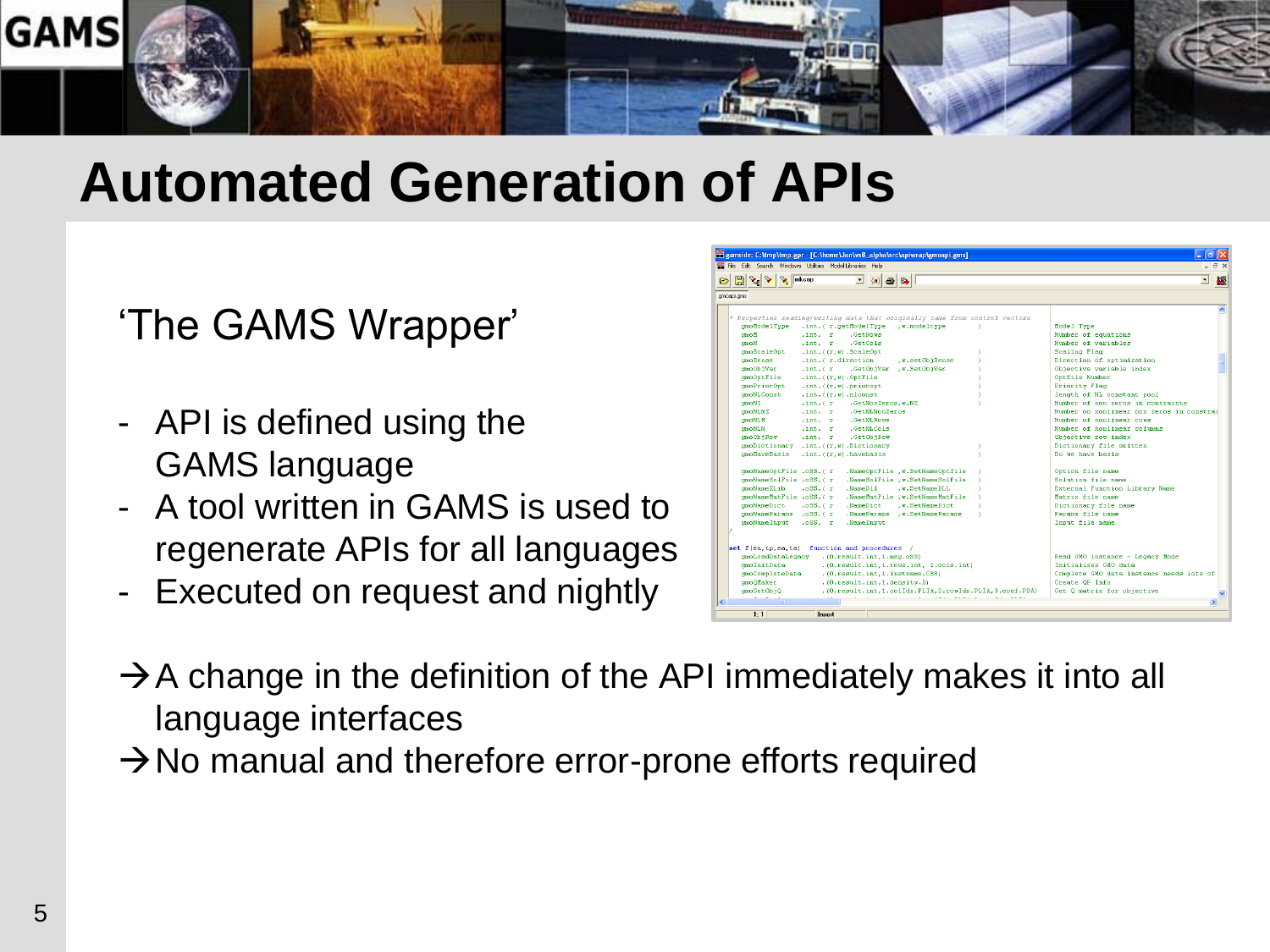

#### **Automated Generation of APIs**

#### 'The GAMS Wrapper'

- Automated nightly testing
- API version checks
- Reusable for multiple GAMS component libraries
	- GAMS
	- GDX
	- **Option**

- …

| gamside: C:\tmp\tmp.gpr - [C:\home\Jan\vs8_alpha\src\apiwrap\gmoapi.gms]                              |                                           |  |  |  |
|-------------------------------------------------------------------------------------------------------|-------------------------------------------|--|--|--|
| IDE File Edit Search Windows Utilities Model Libraries Help                                           |                                           |  |  |  |
| $\sim$ mkcop<br>8<br>$\Box$ (c) $\bigcirc$ $\bigcirc$                                                 | 鼶<br>$\blacksquare$                       |  |  |  |
| gmoapi.gms                                                                                            |                                           |  |  |  |
|                                                                                                       | $\hat{\phantom{a}}$                       |  |  |  |
| * Properties reading/writing data that originally came from control vectors                           |                                           |  |  |  |
| cmoModelTvpe<br>.int. ( r. detModelTvpe<br>.v.modeltvpe                                               | <b>Model Type</b>                         |  |  |  |
| <b>CONDO M</b><br>$int.$ $r$<br>.GetRows                                                              | Number of equations                       |  |  |  |
| . <b>GetC</b><br>cmoN<br>$int.$ $r$                                                                   | Number of variables                       |  |  |  |
| cmoScaleOpt<br>(int, (tr, w).ScaleOpt                                                                 | Scaling Flag                              |  |  |  |
| cmoSense<br>.int. ( r.direction<br>.v.setObiSense                                                     | Direction of optimization                 |  |  |  |
| cmn ObiVar<br>.GetObiVar .w.SetObiVar<br>$\int$ int. $\int$ $\mathbf{r}$                              | Objective variable index                  |  |  |  |
| cmoOptFile<br>.int. $((r, w)$ . OptFile                                                               | Ontfile Number                            |  |  |  |
| qmoPriorOpt<br>$(int.((r, w).$ prioropt                                                               | Priority Flag                             |  |  |  |
| qmoNLConst<br>(int.((r, w).niconst                                                                    | length of NL constant pool                |  |  |  |
| qmoN2<br>.GetNonZeros.w.NZ<br>$\int$ . int. $\int$ r                                                  | Number of non zeros in contraints         |  |  |  |
| .GetNLNonZeros<br>cmoNLN2<br>$.\n$ int. $r$                                                           | Number on nonlinear non zeros in constrai |  |  |  |
| .GetNLRows<br>cmoNLN<br>$150E1 - F$                                                                   | Number of nonlinear rows                  |  |  |  |
| cmoNLN<br>.GetNLCols<br>$int.$ $r$                                                                    | Number of nonlinear columns               |  |  |  |
| caso Ob 1 Row<br>.GetObiRow<br>$int.$ $r$                                                             | Objective row index                       |  |  |  |
| cmoDictionary .int. ((r.w). Dictionary                                                                | Dictionary file written                   |  |  |  |
| <b>GmoHaveBasis</b><br>.int. ((r.w).havebasis                                                         | Do we have basis                          |  |  |  |
| cmoNameOptFile .oSS.(r<br>.NameOptFile .w.SetNameOptfile                                              | Ontion file name                          |  |  |  |
| cmoNameSolFile .oSS.(r<br>.NameSolFile .w.SetNameSolFile                                              | Solution file name                        |  |  |  |
| cmoNameXLib<br>.055.1.7<br>$.$ Name $D11$<br>.u.SetNameDLL                                            | External Function Library Name            |  |  |  |
| cmoNameMatFile .oSS.(r<br>.NameNatFile .u.SetNameNatFile<br>n                                         | Matrix file name                          |  |  |  |
| cmoNameDict<br>$.055.$ $($ r<br>.NameDict<br>, w. SetNameDict                                         | Dictionary file name                      |  |  |  |
| cmoNameParams .oSS.(r<br>.NameParams .v.SetNameParams<br>n                                            | Params file name                          |  |  |  |
| cmoNameInput<br>$.055.$ $r$<br>.NameInput                                                             | Input file name                           |  |  |  |
|                                                                                                       |                                           |  |  |  |
|                                                                                                       |                                           |  |  |  |
| set f(en, tp, ea, ta) function and procedures /<br>cmoLoadDataLecracy<br>. (0.result.int.1.msc.oSS)   | Read GMO instance - Legacy Mode           |  |  |  |
| <b>GEOLDITEDATA</b>                                                                                   | Initializes GMO data                      |  |  |  |
| . (0. result.int, 1. rows.int, 2. cols.int)<br>cmoCompleteData<br>. (0. result.int. 1. instname. CSS) | Complete GMO data instance needs lots of  |  |  |  |
| cmoONaker<br>. (0. result.int. 1. density. D)                                                         | Create OP Info.                           |  |  |  |
| . (0. result.int. 1. colldx. PLIA. 2. rowldx. PLIA. 3. coef. PDA)<br>amoGetObiQ                       | Get Q matrix for objective                |  |  |  |
|                                                                                                       |                                           |  |  |  |
| $\overline{\left( 1\right. }%$                                                                        | $\rightarrow$                             |  |  |  |
| 1:1<br>Insert                                                                                         |                                           |  |  |  |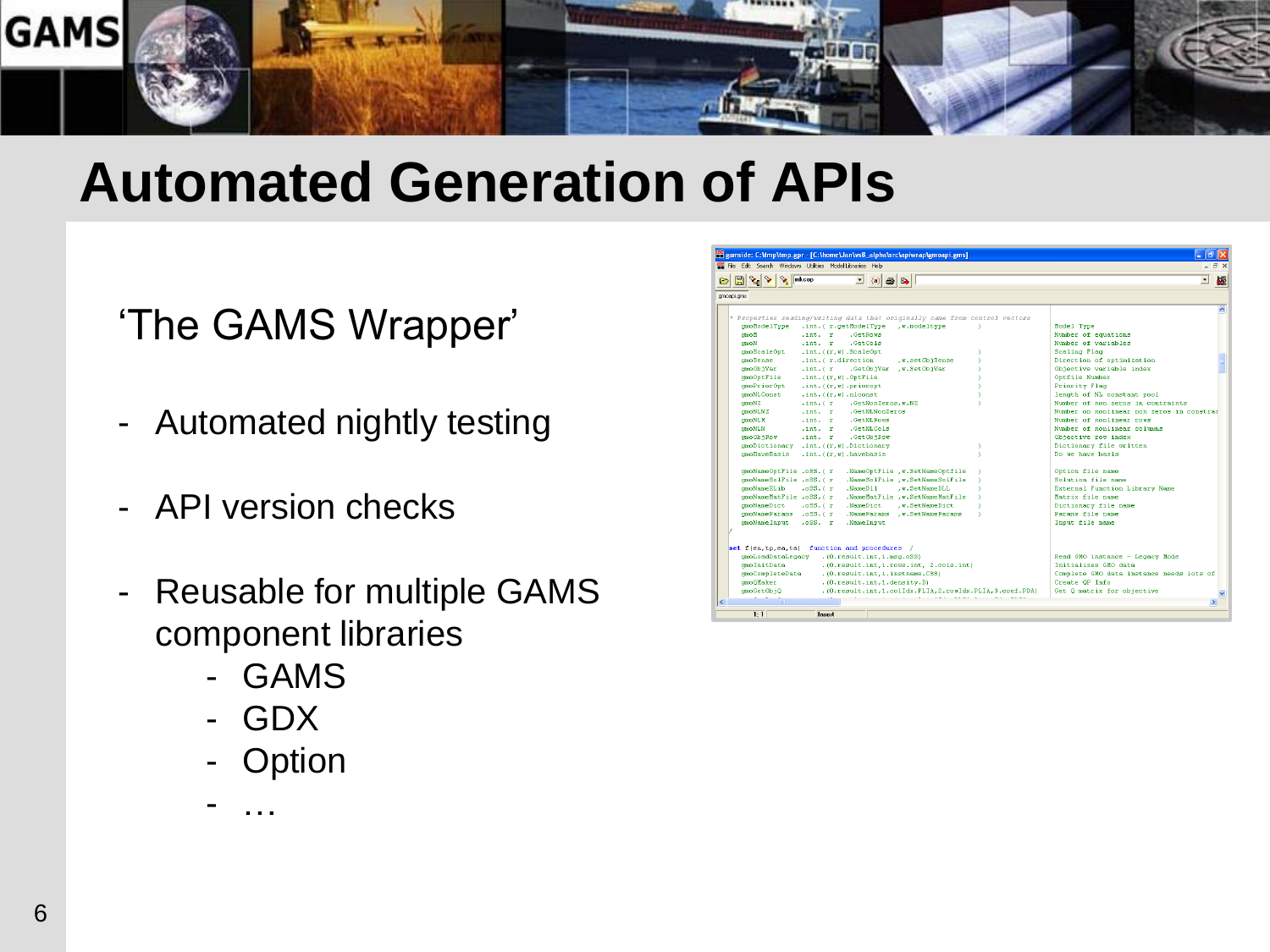

# **Distributed GAMS APIs**

- Component Libraries
	- GAMS
	- GDX
	- **Option**
- Supported languages
	- $-$  C, C++, C#
	- Delphi
	- Fortran
	- Java
	- VBA, VB.Net
	- **Python**
- Examples/Documentation

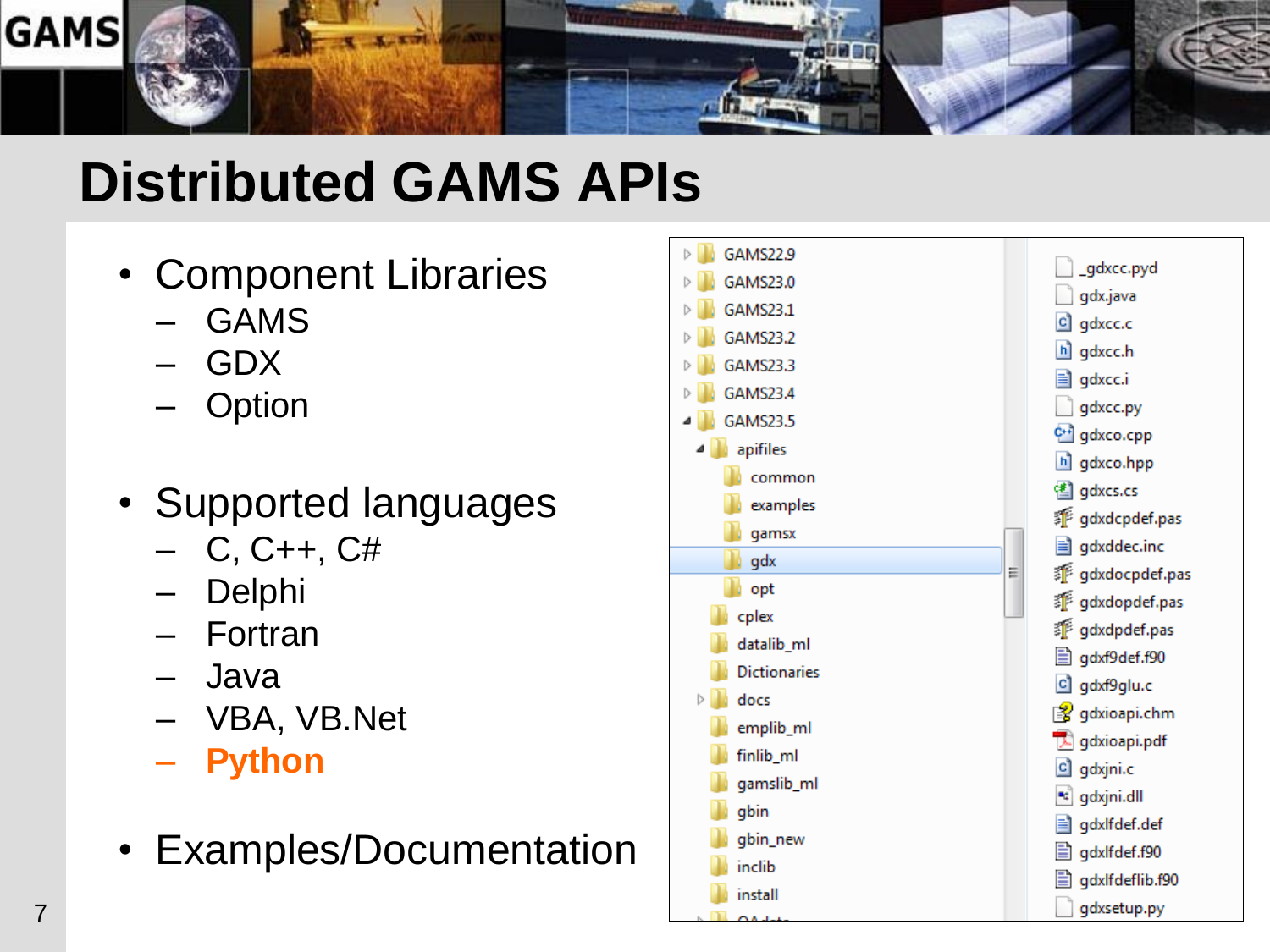

## **GAMS Execution System**



- Mix of declarative and procedural language elements
	- Multiple models
	- Loops/if-then-else
	- Well suited for decomposition approaches (SP)
	- Many examples in the GAMS Model library
		- Cutting stock
		- TSP

• …

8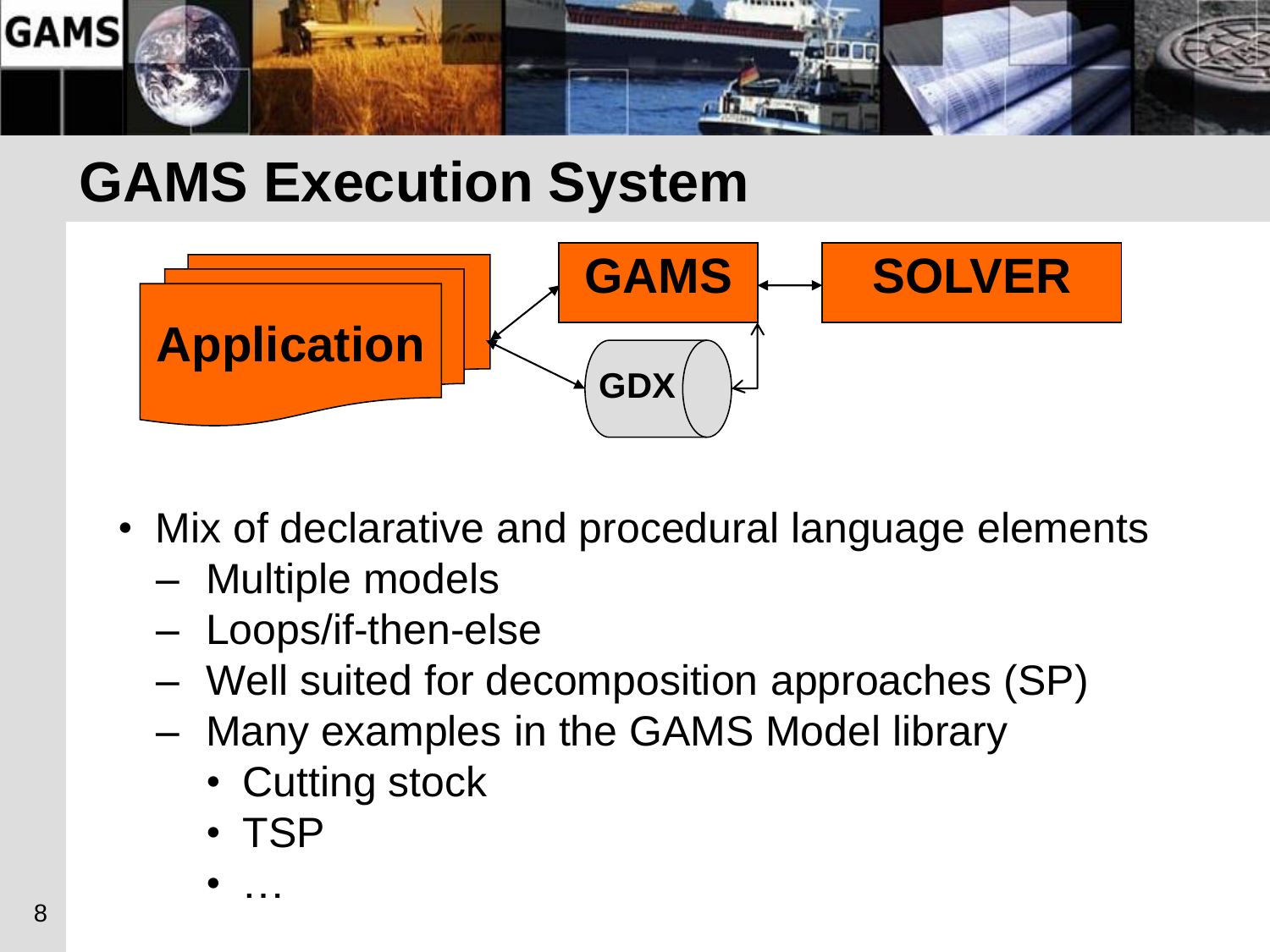

### **GAMS Scenario Solver**

```
Loop(s,
    d(i,j) = dd(s,i,j);
    f = ff(s);
    solve mymodel min z using lp;
    rep(s) = mymodel.objval;
);
```

| <b>Setting</b>                           | Solve time (secs) |
|------------------------------------------|-------------------|
| Solvelink=0 (default)                    | 40.297            |
| Solvelink=%Solvelink.LoadLibrary% 03.625 |                   |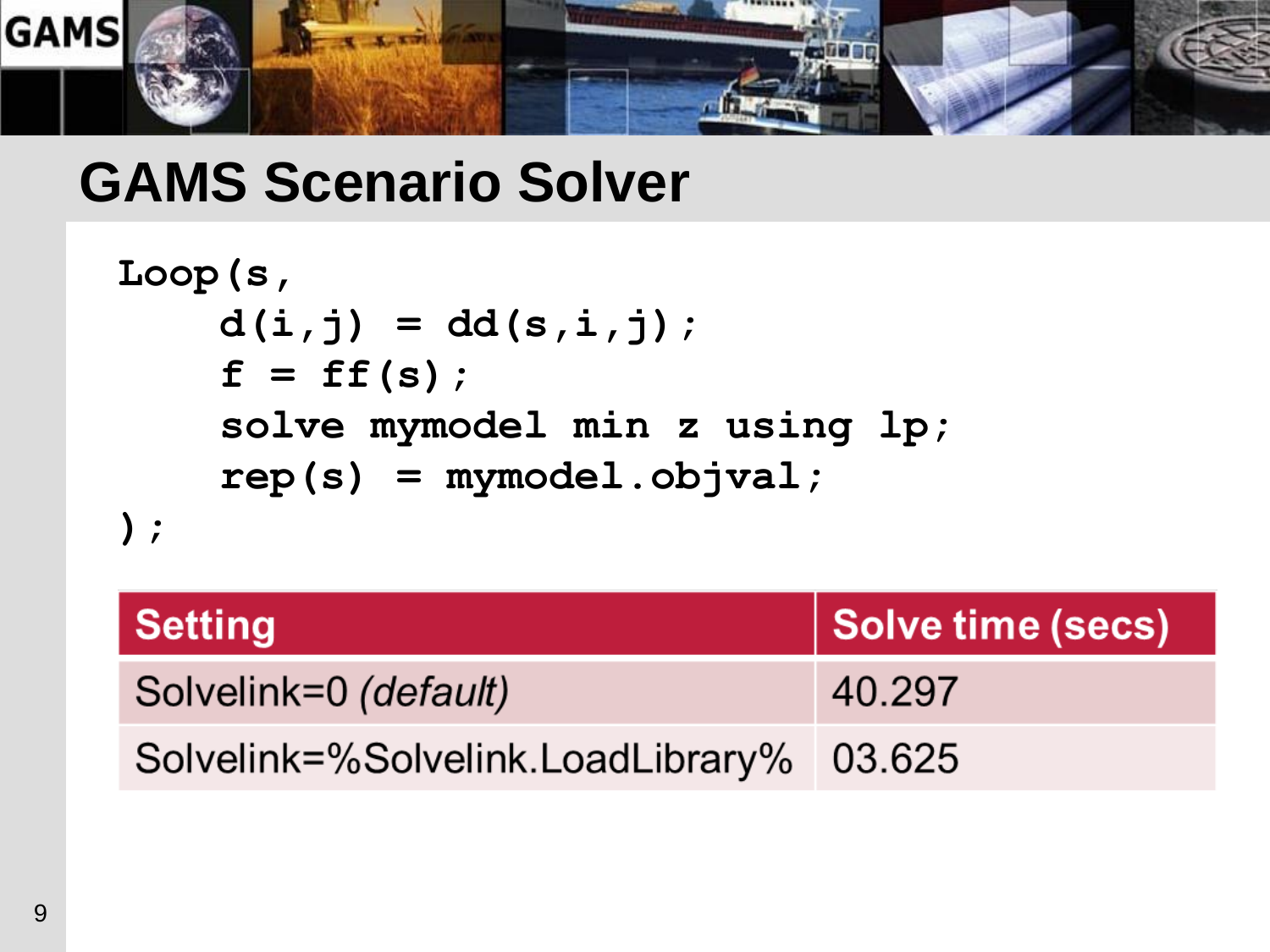

## **GAMS Scenario Solver**

```
cost.. z=e=sum((i,j),f*d(i,j)/1000*x(i,j));
set dict / s.scenario.''
          d.param .dd
           f.param .ff
          x.level .xx /
solve mymodel min z using lp scenario dict;
```
- Update model data instead of matrix coefficients/rhs
- Hot start (keep the model hot inside the solver and use solver's best update mechanism)
- Save model generation and solver setup time
- Model rim unchanged from scenario to scenario
- Apriori knowledge of all scenario data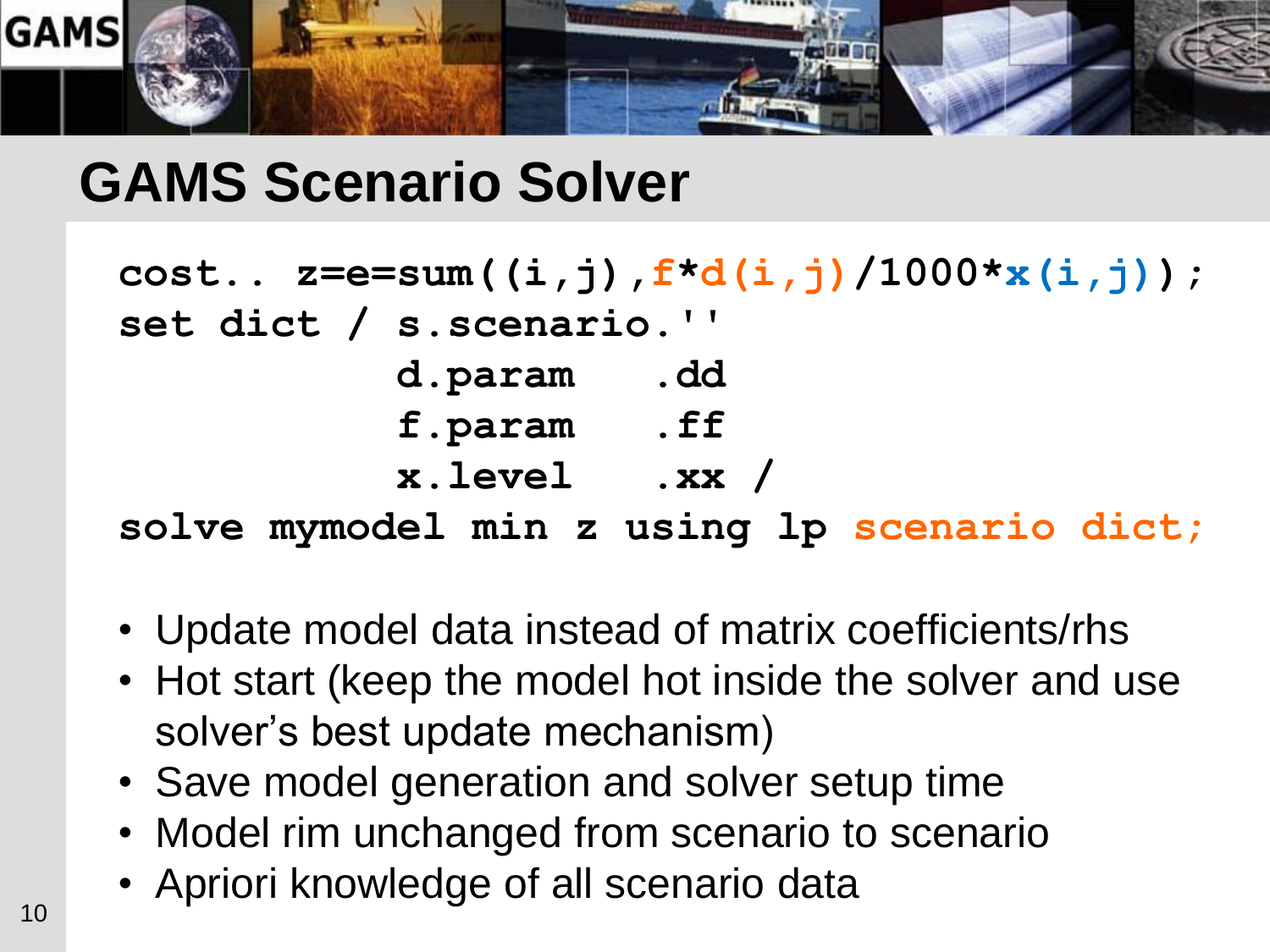

## **Scenario Solver – Cont.**

• Dynamic model – rolling horizon

- Example:
	- Combined Heat and Power Planning with Heat Storage. All data known apriori but heat storage level.

**…**

- Can"t use GAMS Scenario Solver
- Implement Scenario Solver in Python
	- Identify some parameters as "modifiable" parameters
	- Implement rolling horizon in Python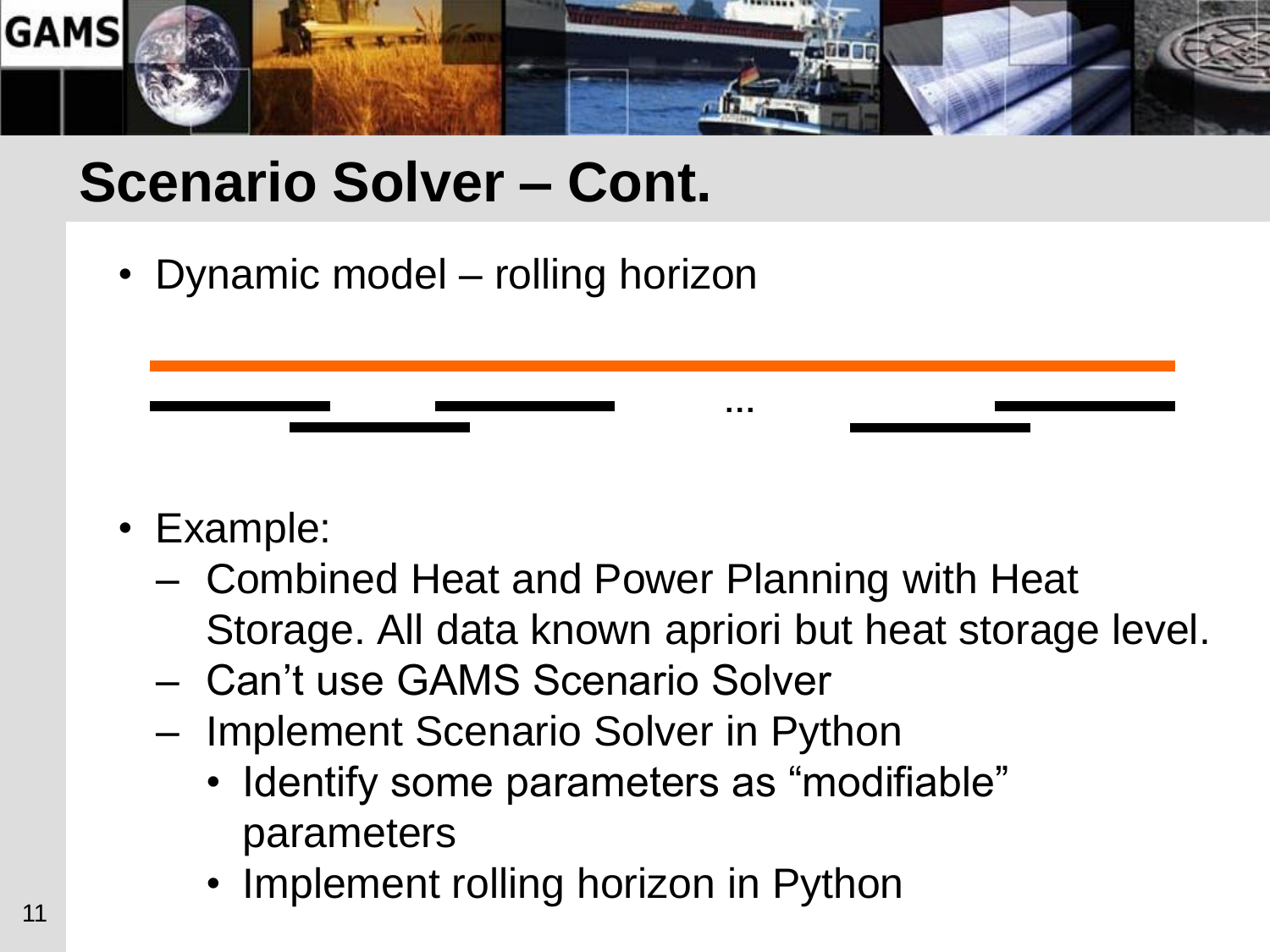

# **GMO – GAMS Modeling Object**

- Powerful & convenient API a few calls do the job
- In-core communication between GAMS and the solver, making potentially large model scratch files unnecessary
- Support shared-library implementation of solver links
- Support multiple models
- Support meta-solvers (e.g. DICOPT, SBB, Examiner)
- Implement once, run everywhere (multiple platforms & multiple languages)
- Comprehensive one-stop shop for all linking needs



**GMO Talk by Steve Dirkse, TC40, 13:30-15:00**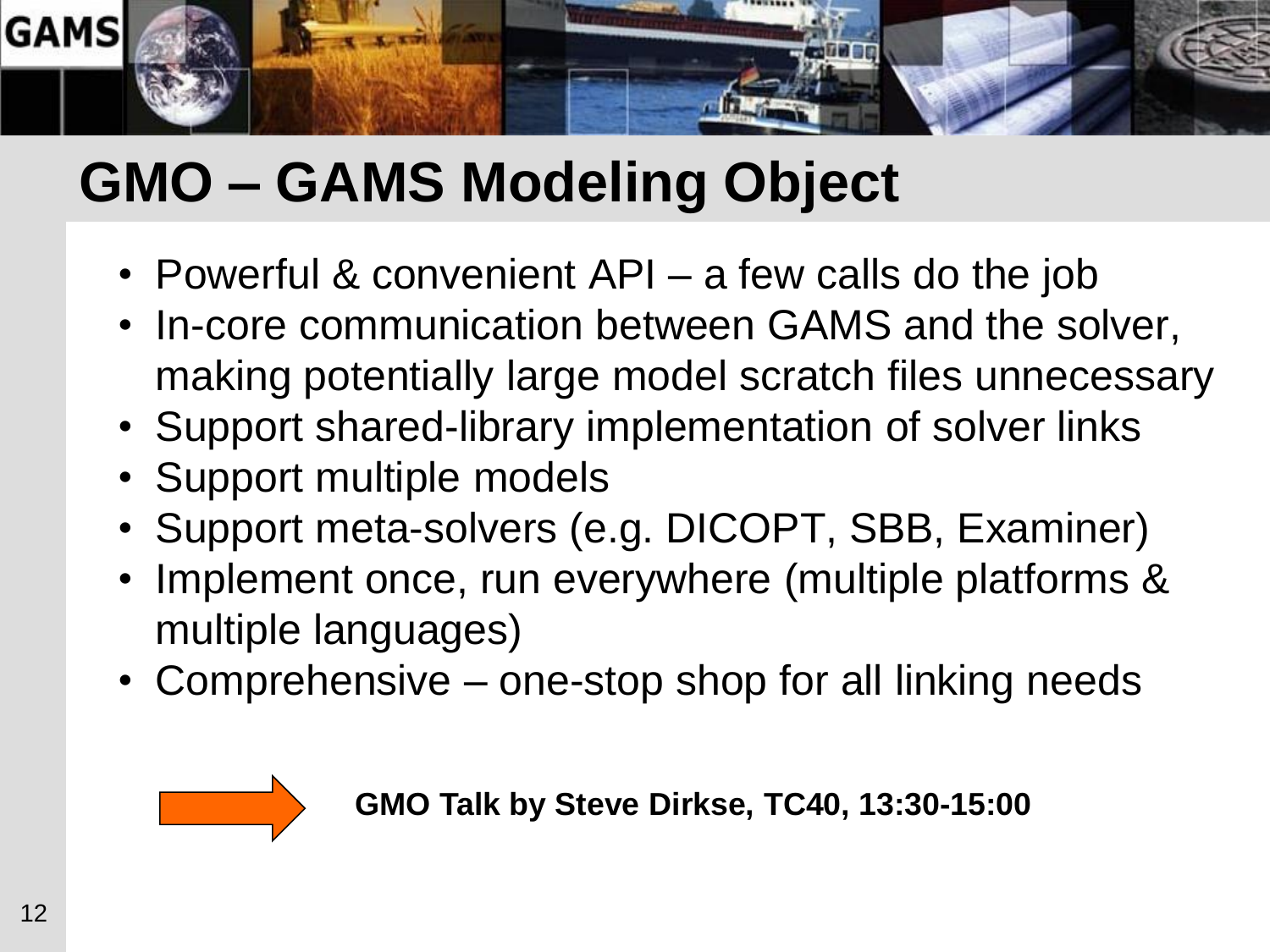

# **Python & Co with GMO**

- Populated GMO object (e.g. by GAMS)
- GMO API to allow modification and alteration of bounds, rhs, "modifiable" parameters (NL expression evaluation)
- GMO/GEV (GAMS Environment Object) based solver links
- Runtime system (Python, Java, ...)

Alternative way to implement decomposition, and other algorithmic ideas based on MP models.

- Examples:
	- TSP (subtour elimination constraint generation)
	- Markowitz portfolio optimization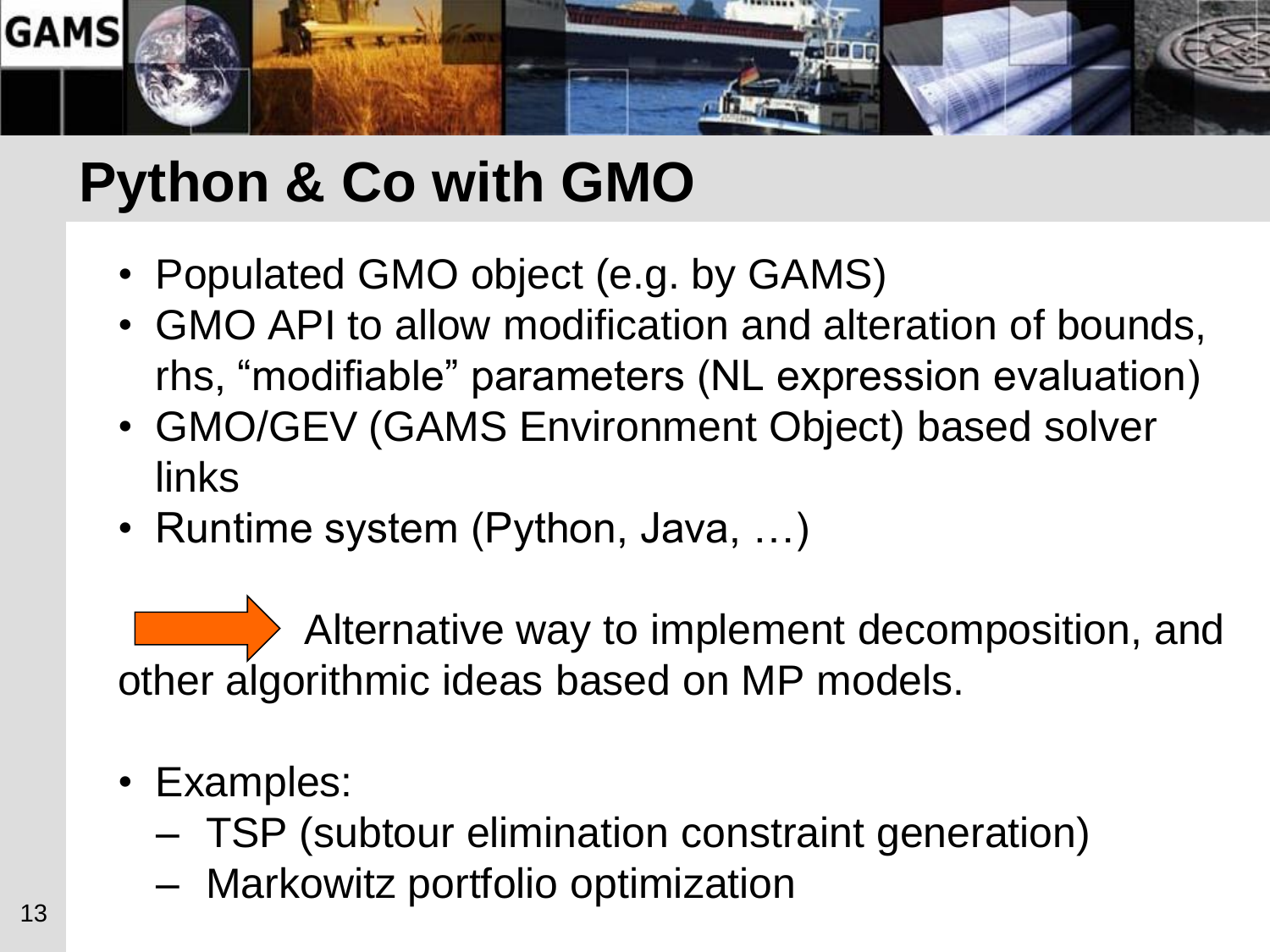

### **Summary**

- Automated API generation for various GAMS components (GAMS, GDX, OPT) in various languages including Python
- GAMS Scenario Solver approach for solving very similar models.
- GMO + Python & Co represent an alternative to GAMS execution system.
- Outlook: Get some of the improvements of the GMO + Python & Co approach back into GAMS
- (Python) API for GMO not published yet (available on request). Still unclear where this experiment will lead us.